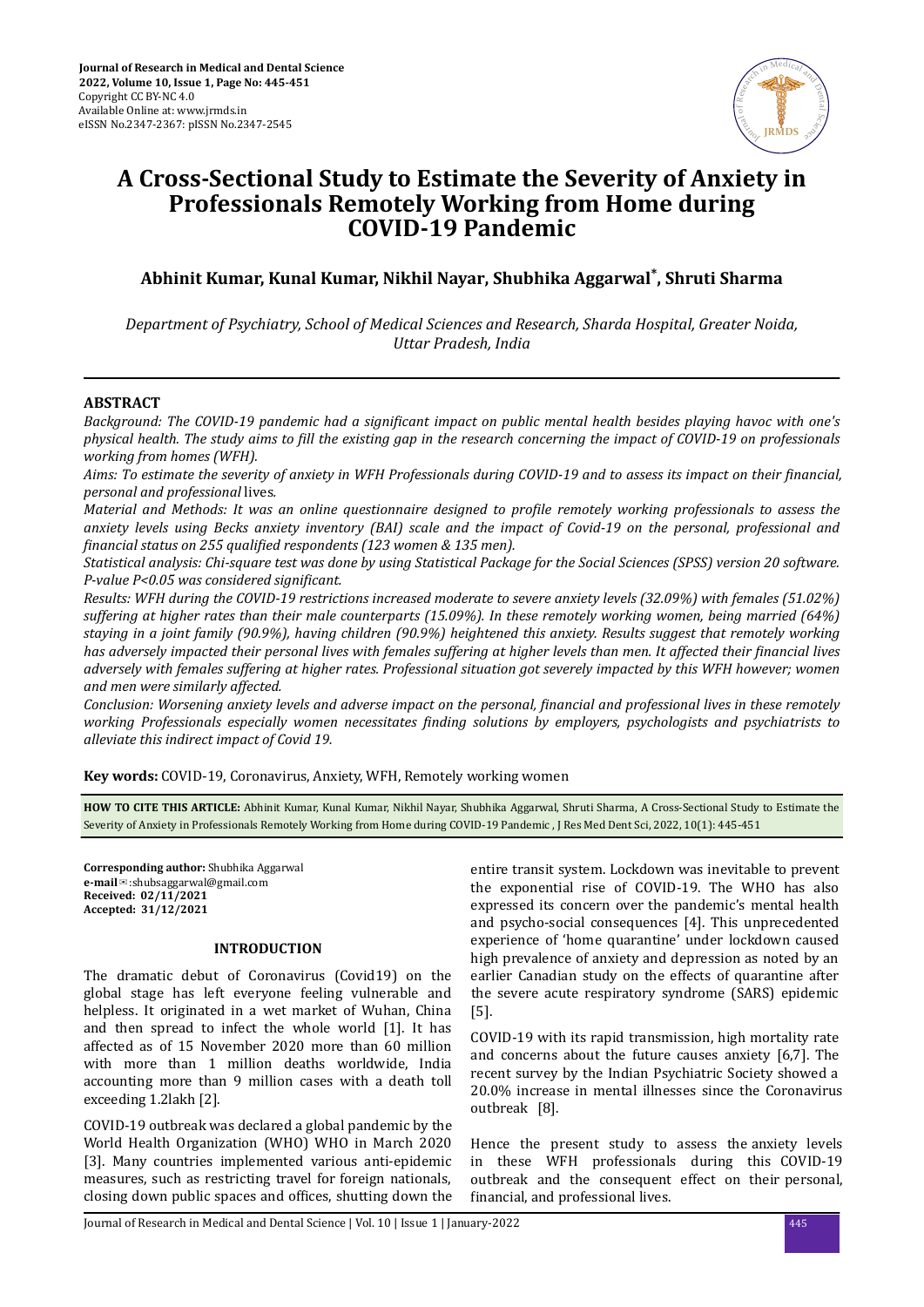## **MATERIAL AND METHODS**

#### **Study setting**

An online survey designed using Qualtrics software, a well-accepted tool for online surveys all over the world [9]. It was sent to working professionals via various social media platforms like Twitter, WhatsApp's, Face book, and Personal mails during the month of October 2020.

A questionnaire has been designed that includes 21 items of Becks anxiety inventory scale to assess their anxiety levels and to estimate the impact of Covid-19 on their personal, professional and financial status during this period.

### **Sample size**

255 patients.

# **Tools used**

BAI: This scale is a self-report measure of anxiety.

**Items:** 21 Reliability: Internal consistency for the BAI=(Cronbach's a=0.92, Test-retest reliability (1 week) for the BAI=0.75 [10].

# **Scoring**

Respondents were asked to report on each of the 21 symptoms in the week preceding the completion of the BAI. Each symptom item has four possible answer choices: Not at All; Mildly (It did not bother me much).

Moderately (It was very unpleasant, but I could stand it), and; severely (I could barely stand it). The clinician assigns the following values to each response: Not at All=0; mildly=1; moderately=2, and severely=3. The values for each item are summed yielding an overall or total score for all 21 symptoms that can range between 0 and 63 points. A total score of 0 - 7 is interpreted as a "Minimal" level of anxiety; 8 - 15 as "Mild"; 16 - 25 as "Moderate", and 26 - 63 as "Severe" [11].

The survey questionnaire takes 5-10 min to complete and a declaration of their consent to participate in the study was taken before completing the survey. The participants were assured of their confidentiality.

# **Inclusion criteria**

- All subjects that complete the online survey.
- Subjects will have spent most of their time remotely working during COVID-19 pandemic.

### **Exclusion criteria**

- Subjects who did not complete the survey.
- Subjects with past psychiatric history.
- Subjects with past substance abuse.

# **Sampling method**

The study team started to recruit participants by a snowball like convenient sampling method. First, research team members sent out recruitment advertisement, which contained a welcome note and a link to the on-line questionnaire, on two online social media platforms in India, Facebook and Twitter, mobile messaging application WhatsApp's and Personal emails. The first wave participants from diverse geographical locations of origin were directly from research team members' social network based on Facebook Timeline or Twitter News Feed service or through personal contacts, and the research team was based in India. Once finished the survey, participants were encouraged to disseminate the advertisement through their social network on Facebook or Twitter to recruit the next wave of participants who would be the 2nd, 3rd and even 4th degree contacts of the first wave participants. The recruitment procedure continued till the team terminated on October 2020.

# **Sampling frame**

Participants remotely working In India.

#### **Sampling period**

October 2020.

# **Screening/Survey**

A total of 328 responses were received, 40 were rejected as they didn't complete the survey or were not working or not working remotely while 33 were excluded as had prior psychiatric history and finally 255 subjects were found fit according to inclusion criteria.

#### **Staff qualification and training**

All the responses were evaluated by expert Psychiatrists to assess their responses and to measure the anxiety level on professionals working remotely from homes.

## **Statistical analysis**

Descriptive analysis using SPSS 20 software was done by calculating frequency and percentages for categorical variables and mean and standard deviation for continuous variables. Chi-square test was used to determine the association between categorical independent variables and categorical dependent variables. P-value P<0.05 was considered significant for all the tests.

# **Ethical clearance**

Permission from Institutional Ethics Committee was granted.

# **OBSERVATION/RESULTS**

A total 255 subjects were included in our study to study the impact of COVID-19 on professionals working remotely from homes and their anxiety levels out of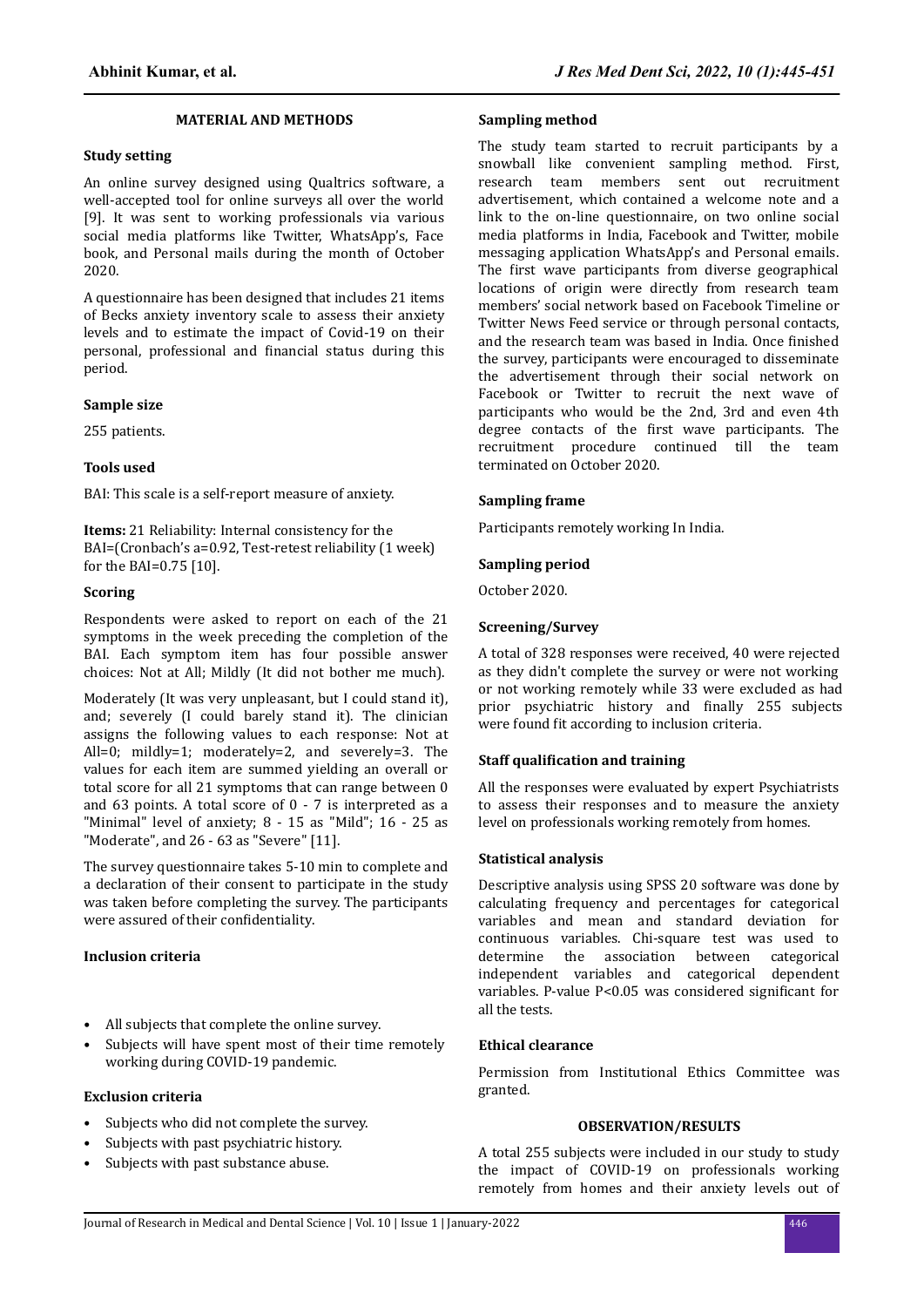which 123 (48.2%) were females and 132 (51.8%) were males. In females 75 were married while 48 were unmarried. In married females 42 were residing in nuclear family while 33 were in Joint family. 42 of these married females had no children, 24 had one child and 9 of them had 2 or more children.

Results from the analyses suggest that remotely working from homes adversely impacted these professionals 'personal lives (129/255, 50.6%) with females reporting much worse and somewhat worse at higher levels than men (84/123 68.3% vs. 45/132 34.1% P<0.05, 0.015) (Table 1).

Professional situation got severely impacted by this WFH (159/255 62.4%) affecting men and women at same levels (72/123 58.5% vs. 87/132 65.9% P>0.05, 0.694) (Table 2).

WFH affected their financial lives adversely (47/255 18.4%) with females reporting much worse and somewhat worse at higher rates (36/123 29.3% vs. 11/132 8.3% P<0.05, 0.011).

Financial situation got paradoxically better in few of these females and males (75/255 29.4%) with both sexes showing improvement in almost equal proportions (39/123 31.7%vs 36/132 27.3%P>0.05, 0.437) (Table 3).

WFH during the COVID-19 restrictions increased moderate to severe anxiety levels (84/255 32.9%) with females suffering at higher rates than their male counterparts (63/123 51.2% vs. 21/132 15.9% P<0.001, 0.000) (Table 4 and Figure 1).

In these remotely working women, being married (48/75 64% vs. 12/38 31.6% P<0.01, 0.002), staying in a joint family (30/33 90.9% vs. 18/42 42.8% P<0.001, 0.0001), having children (18/42 42.8% vs. 30/33 90.9% P<0.01 0.001) had moderate to severe anxiety levels (Tables 5 and 6).

All the symptoms except Feeling Hot (p=0.295), and Face flushed  $(p=0.368)$  were consistently higher in the subjects with moderate to severe levels of anxiety  $(P<0.05)$ .

|  | Table 1: Effect on the personal life of males and females due to work from home in the COVID-19 pandemic. |  |  |  |  |  |
|--|-----------------------------------------------------------------------------------------------------------|--|--|--|--|--|
|--|-----------------------------------------------------------------------------------------------------------|--|--|--|--|--|

| Personal Life        | Male $(n=132)$ | Female $(n=123)$ | Total $(n=255)$ |
|----------------------|----------------|------------------|-----------------|
| Much Worse (MW)      | 12 (9.09%)     | 33 (26.83%)      | 45 (17.6%)      |
| Somewhat Worse (SW)  | 33 (25.0%)     | 51 (41.46%)      | 84 (32.9%)      |
| Somewhat Better (SB) | 21 (15.91%)    | 21 (17.07%)      | 42 (16.55%)     |
| Much Better (MB)     | $9(6.82\%)$    | $3(2.44\%)$      | 12 (4.7%)       |
| $MW+SW$              | 45 (34.1%)     | 84 (68.3%)       | 129 (50.6%)     |
| $SB+MB$              | 30 (22.7%)     | 24 (19.5%)       | 54 (21.2%)      |

**Table 2: Effect on the professional life of males and females due to work from home in the COVID-19 pandemic.**

| <b>Professional Life</b> | Male (n=132) (%) | Female $(n=123)$ $(\%)$ | Total (n=255) $(\%)$ |  |
|--------------------------|------------------|-------------------------|----------------------|--|
| <b>MW</b>                | 6(4.55)          | 9 (7.32)                | 15(5.9)              |  |
| SW                       | 81 (61.36)       | 63 (51.22)              | 144 (56.4)           |  |
| <b>SB</b>                | 21(15.91)        | 15(12.2)                | 36(14.1)             |  |
| MB                       | 0(0.0)           | 0(0.0)                  | 0(0.0)               |  |
| $MW+SW$                  | 87 (65.9)        | 72 (58.5)               | 159 (62.4)           |  |
| $SB+MB$                  | 21(15.9)         | 15(12.2)                | 36 (14.1)            |  |

|           |  |  |  |  | Table 3: Effect on the financial life of males and females due to work from home in the COVID-19 |  |  |  |  |
|-----------|--|--|--|--|--------------------------------------------------------------------------------------------------|--|--|--|--|
| pandemic. |  |  |  |  |                                                                                                  |  |  |  |  |

| <b>Financial Life</b> | Male (n=132) $(\%)$ | Female $(n=123)$ $(\%)$ | Total (n=255) $(\%)$ |  |
|-----------------------|---------------------|-------------------------|----------------------|--|
| MW                    | 0(0.0)              | 6(4.88)                 | 6(2.4)               |  |
| SW                    | 11(8.33)            | 30 (24.39)              | 41(16.1)             |  |
| <b>SB</b>             | 24 (18.18)          | 30 (24.39)              | 44 (17.3)            |  |
| MB                    | 12 (9.09)           | 9(7.32)                 | 31(12.2)             |  |
| $MW+SW$               | 11(8.33)            | 36(29.3)                | 47 (18.4)            |  |
| $SB+MB$               | 36 (27.3)           | 39 (31.7)               | 75 (29.4)            |  |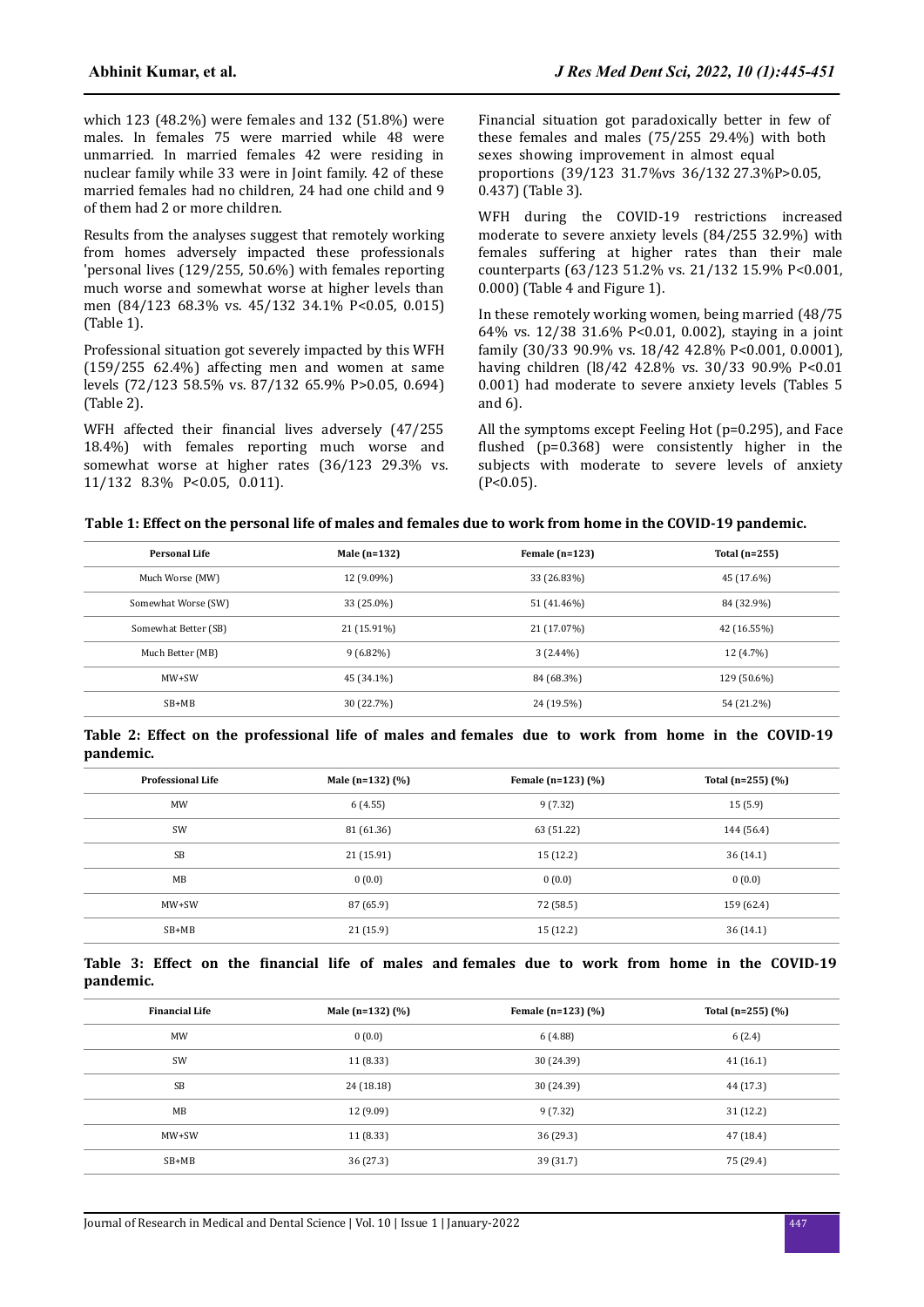

#### **Figure 1: Males and females on the basis of severity level of anxiety.**

# **Table 4: Severity of anxiety according to their gender.**

| Gender             | Minimal  | Mild      | Moderate   | <b>Severe</b> | <b>Grand Total</b> |
|--------------------|----------|-----------|------------|---------------|--------------------|
| Males              | 78 (59%) | 33 (25%)  | 18 (13.6%) | $3(2.3\%)$    | 132                |
| Females            | 27(22%)  | 33(26.8%) | 45(36.6%)  | 18(14.6%)     | 123                |
| <b>Grand Total</b> | 105      | 66        | 63         | 21            | 255                |

# **Table 5: Distribution of male's severity levels of Anxiety according to their life characteristics.**

|                    | Anxiety level in male       | Severe $(n=21)$ | Moderate (n=63) | Mild $(n=66)$ | Normal $(n=105)$ | <b>Moderate to</b><br><b>Severe</b> | <b>Mild to Normal</b> |
|--------------------|-----------------------------|-----------------|-----------------|---------------|------------------|-------------------------------------|-----------------------|
| Marital status     | Married $(n=72)$            | $3(4.1\%)$      | $0(0\%)$        | 15(20.8%)     | 54(78.3%)        | $3(4.1\%)$                          | 69(95.8%)             |
|                    | Unmarried (n=60)            | $0(0\%)$        | 18 (30%)        | 18(30%)       | 24(40%)          | 18 (30%)                            | 42(70%)               |
| Type of family     | Nuclear family<br>$(n=102)$ | $3(2.9\%)$      | 12(11.8%)       | 21(20.6%)     | 66(64.7%)        | 15(14.7%)                           | 87(85.3%)             |
|                    | Joint family $(n=30)$       | $\bf{0}$        | 6(20%)          | 12(40%)       | 12(40%)          | 6(20%)                              | 24(80%)               |
| Number of children | None $(n=96)$               | $3(3.1\%)$      | 18(18.6%)       | 21(21.7%)     | 54(56.3%)        | 21(21.9%)                           | 75(78.1%)             |
|                    | One $(n=21)$                | $\mathbf{0}$    | $\mathbf{0}$    | 3(14.7%)      | 18(85.3%)        | $\mathbf{0}$                        | 21(100%)              |
|                    | Two or more<br>$(n=15)$     | $\mathbf{0}$    | $\mathbf{0}$    | 9(67%)        | 6(33%)           | $\mathbf{0}$                        | 15(100%)              |

# **Table 6: Distribution of female's severity levels of Anxiety according to their life characteristics.**

|                    | Anxiety level in female    | Severe $(n=21)$ | Moderate (n=63) | Mild $(n=78)$            | Normal $(n=93)$ | <b>Moderate to</b><br>Severe | <b>Mild to Normal</b> |
|--------------------|----------------------------|-----------------|-----------------|--------------------------|-----------------|------------------------------|-----------------------|
| Marital status     | Married $(n=75)$           | 12 (16.0%)      | 36 (34.7%)      | 18 (24.0%)               | $9(12.0\%)$     | 48 (64.0%)                   | 27 (36.0%)            |
|                    | Unmarried (n=38)           | 6(12.5%)        | 6(12.5%)        | 6(12.5%)                 | 20 (42.5%)      | 12 (31.6%)                   | 26 (68.4%)            |
| Type of family     | Nuclear family<br>$(n=42)$ | $6(14.3\%)$     | 12 (28.6%)      | 15 (35.7%)               | $9(21.4\%)$     | 18 (42.9%)                   | 24 (57.1%)            |
|                    | Joint family $(n=33)$      | $6(18.2\%)$     | 24 (72.7%)      | $3(9.1\%)$               | $0(0.0\%)$      | 30 (90.9%)                   | $3(9.1\%)$            |
| Number of children | None $(n=42)$              | $9(21.4\%)$     | $9(21.4\%)$     | 18 (42.9%)               | $6(14.3\%)$     | 18 (42.9%)                   | 24 (57.1%)            |
|                    | One $(n=24)$               | 3(12.5%)        | 18 (75.0%)      | ٠                        | 3(12.5%)        | 21 (87.5%)                   | 3(12.5%)              |
|                    | 2 or more $(n=9)$          | $\blacksquare$  | $9(100.0\%)$    | $\overline{\phantom{a}}$ |                 | $9(100.0\%)$                 | $0(0.0\%)$            |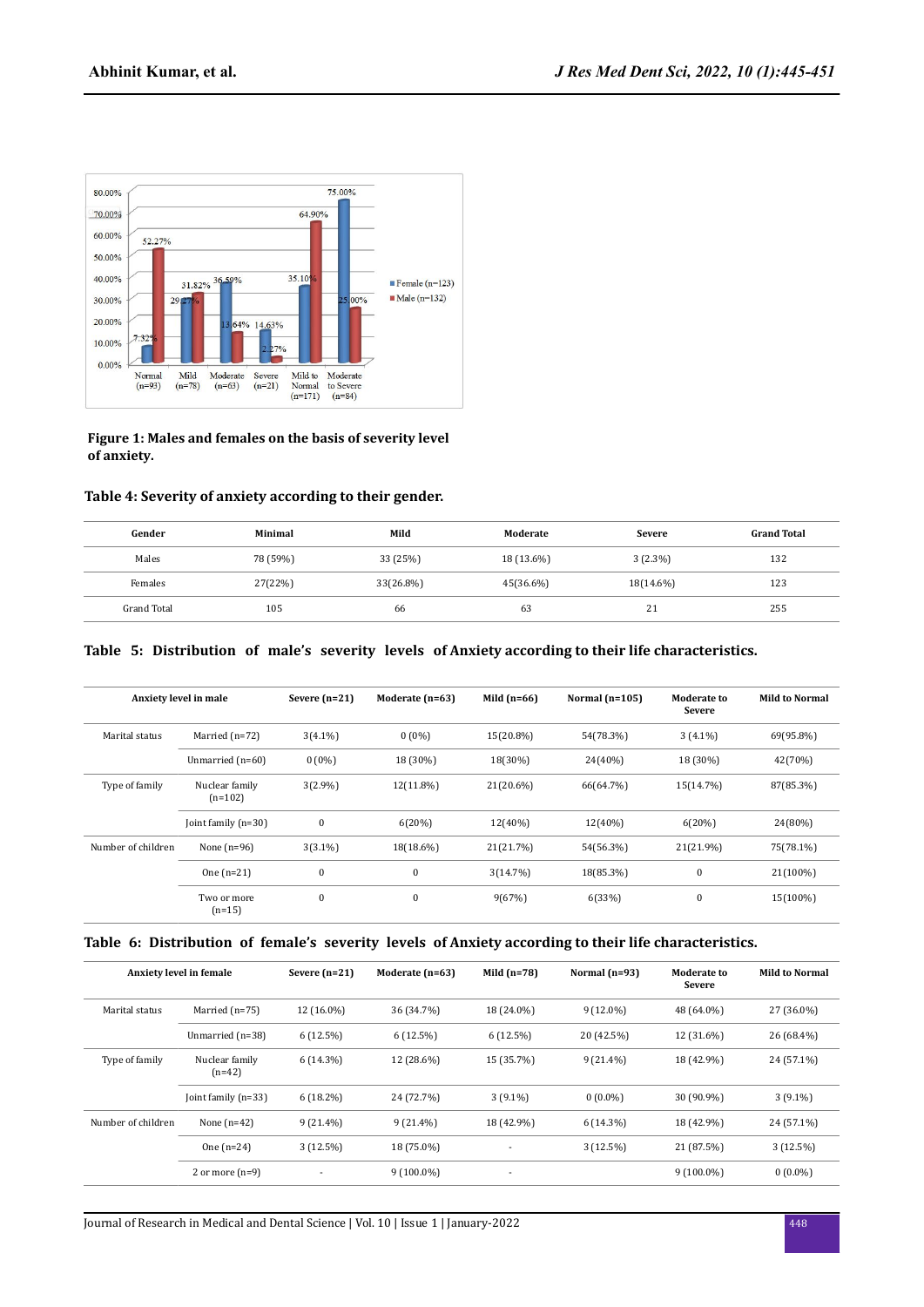# **DISCUSSION**

The COVID-19 pandemic has become a double-edged sword. Besides physical illnesses mental health is impacted consequent to physical distancing, selfisolation, fear, uncertainty, and a prolonged period of WFH. Coronavirus doesn't affect the mind directly but is catastrophic to mental health of all especially women in this situation [12].

Evidence suggests that individuals may experience symptoms of psychosis, anxiety, trauma, suicidal thoughts, and panic attacks [13]. Recent studies have similarly shown that COVID-19 affects mental health outcomes such as anxiety, depression, stress and posttraumatic stress symptoms [14-17]. According to the Microsoft's latest Work Trend Index one-third of workers in India are facing increased burnout due to lack of separation between work and personal life [18]. Anxiety, when above normal, weakens body's immune system and consequently increases the risk of contracting the virus [19].

In recent studies, the prevalence of anxiety and depression and stress during COVID-19 pandemic is shown to be higher in women than in men [12,20,21]. In a study by CARE, reported in Times, women were almost three times more likely than men to suffer from significant mental health consequences including anxiety worldwide (27.0% vs.10.0%) with nearly all women surveyed in developing country like Bangladesh reporting increased anxiety and mental health issues during these Covid times [12]. A study by Hayes et al. [22] reported that during the pandemic, average perceived stress increased for all participants, but significantly increased for females as in present study.

The main reason behind women been hit hard by the pandemic is due to their trying to strike a balance between office duties and household chores. Increased expectations of females sharing the burden of care of elderly and children at home, meal planning and cooking is prevalent worldwide but more so in developing countries [12].

In our study WFH adversely impacted these professionals personal lives (50.6%) with females suffering at significantly higher levels than men  $(P<0.05)$ . WFH during the COVID-19 restrictions increased moderate to severe anxiety levels (32.9%) with females suffering at higher rates than their male counterparts (P<0.001). In these remotely working women, being married (P<0.01), staying in a joint family (P<0.01) and having children (P<0.001) heightened this increased moderate to severe anxiety risk.

In our study some of the attributable causes of increased anxiety levels and worsening personal lives in these remotely working from home women were a increased and disproportionate share of household chores, care of children and elderly in the absence of domestic helps. Lack of personal space, time also added to their woes. The biggest fallout of WFH was blurring of working hours and personal time with expectations to be on call late

into the night or on weekends. Strained interpersonal relationships and domestic physical and sexual abuse were also reported even by these professionally qualified educated females as has also been documented in previous studies [23-25].

WFH affected their financial lives adversely (18.4%) with females suffering at higher rates (P<0.05). Salary cuts and a fear of losing jobs affected their financial situation adversely. Financial situation got paradoxically better significantly in few of these females and males  $(29.4\%)$ with both of sexes showing improvement (P>0.05 ). Continuance of regular salaries along with a marked decrease in transport costs, lack of luxury shopping, eating out, savings on domestic help salaries and savings on tuition fees of children were the reasons highlighted for this paradoxical improvement.

Professional situation also got severely impacted by this working from home (62.4%) affecting both sexes similarly (P>0.05). Lack of proper dedicated office space, support facilities, internet connectivity, absence of demarcation of professional and personal household<br>duties and lack of effective interpersonal interpersonal communications were highlighted by many respondents.

The impact of COVID-19 on mental health is well documented in various countries among different populations. However, evidence regarding the impact of the COVID-19, pandemic on WFH is not widely documented in India.

Public health regulatory bodies and policy makers have failed to assess the gendered impacts of massive disease outbreaks in past [26]. The recognition of how much women and men are affected differently is a first step to evaluate the effects of health epidemics on different individuals to create effective policies and efforts to alleviate them [27].

To sum up as eloquently put by Jeffery Kluger that during this corona outbreak "Less visible, but no less terrible, is the quieter emotional pain of so many millions of people —too many of whom are paying a higher price simply because of their gender" [12].

## **LIMITATIONS**

There might have been the introduction of selection bias as those professionals without internet access, older health workers, and those who might have been busy in their work duties might not have participated in the study.

Geographic factors may have influenced results due to unique social and cultural contexts amongst the study locations where research was conducted.

#### **STRENGTHS**

Large sample size.

Despite limitations, this study provides early evidence on the mental health status among remotely working Professionals especially women during this COVID-19 pandemic which should be of interest to policymakers,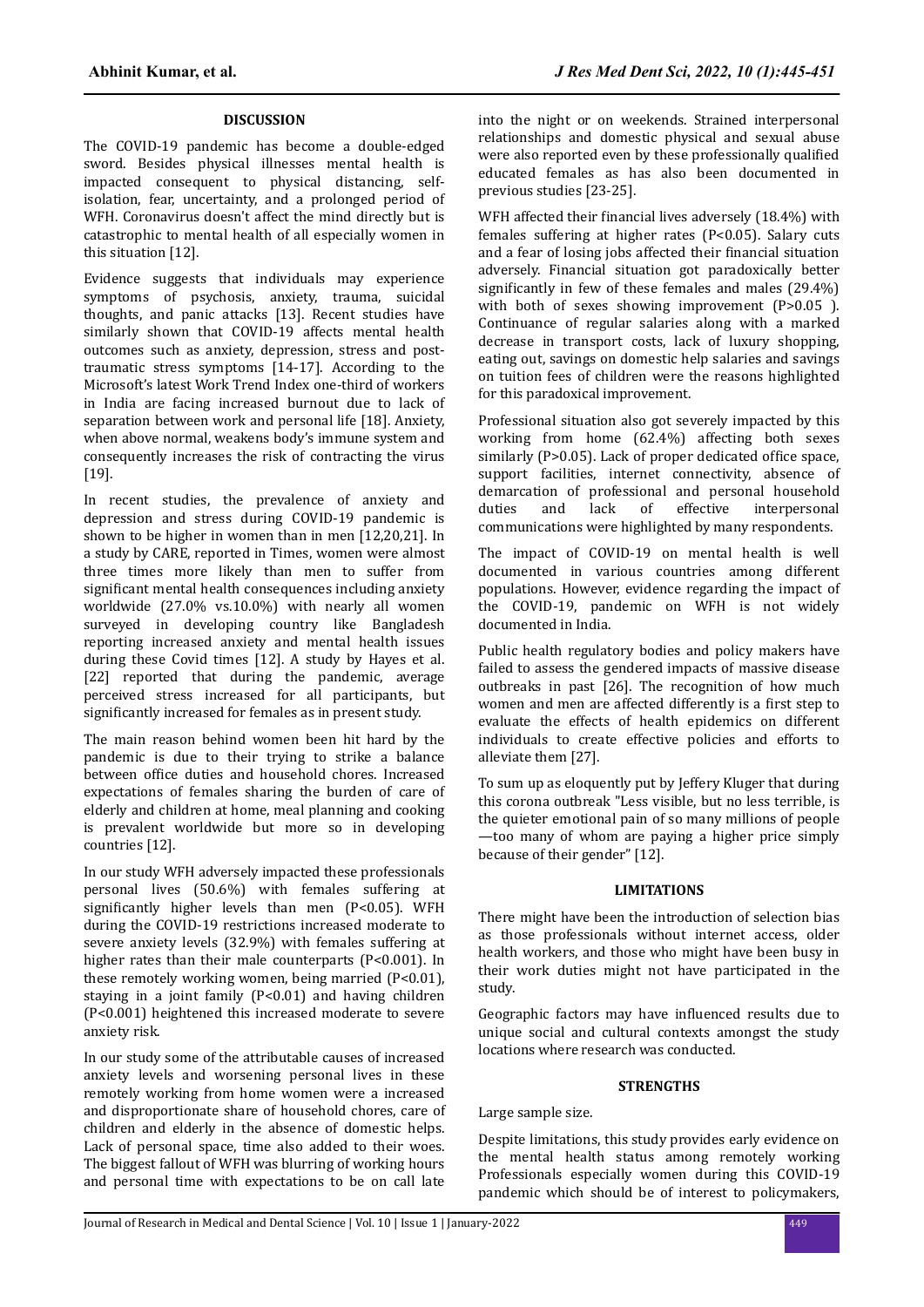human resource managers, psychiatrists and those involved in the response to COVID-19 or any future epidemic.

#### **RECOMMENDATIONS**

We suggest that more research is needed to establish if WFH affects men and women differently in influencing their day-to-day life adversely and their heightened anxiety levels.

#### **CONCLUSION**

COVID-19 pandemic has created an emergency like state globally. This contagious virus has not only raised concerns over general public health, but on causing a number of psychological and mental disorders. Lockdowns and remotely working from homes has adversely impacted the mental health of these professionals and disproportionately so of women.

It is imperative to assess how much women and men are affected differently and it's impact on their mental health to create effective and just policies to develop targeted working modifications, psychological and therapeutic interventions to improve the mental health of vulnerable groups during the COVID-19 pandemic.

Nil.

# **CONFLICT OF INTEREST**

**FUNDING/SPONSORSHIP**

Nil.

#### **REFERENCES**

[Nishiura H, Jung S, Linton NM, et al. The extent of](https://doi.org/10.3390/jcm9020330) [transmission of novel coronavirus in Wuhan, China,](https://doi.org/10.3390/jcm9020330) [2020. J Clin Med 2020; 9:330.](https://doi.org/10.3390/jcm9020330)

- 1. http://srv1.worldometers.info/coronavirus/ coronavirus-cases/
- 2. https://www.who.int/dg/speeches/detail/whodirector-general-s-opening-remarks-at-the-mediabriefing-oncovid-19-11-march-2020.
- 3. https://www.who.int/publications/i/item/ WHO-2019-nCoV-MentalHealth-2020.1
- 4. [Hawryluck L, Gold WL, Robinson S, et al. SARS](https://dx.doi.org/10.3201%2Feid1007.030703) [control and psychological effects of quarantine,](https://dx.doi.org/10.3201%2Feid1007.030703) [Toronto, Canada. Emerg Infect Dis 2004;](https://dx.doi.org/10.3201%2Feid1007.030703) [10:1206–12.](https://dx.doi.org/10.3201%2Feid1007.030703)
- 5. [Banerjee D. The COVID-19 outbreak: Crucial role](file:///C:/Users/omics/AppData/Local/Microsoft/Windows/INetCache/Content.Outlook/GKPFB0JP/The%20COVID-19%20outbreak:%20Crucial%20role%20the%20psychiatrists%20can%20play) [the psychiatrists can play. Asian J Psychiatry](file:///C:/Users/omics/AppData/Local/Microsoft/Windows/INetCache/Content.Outlook/GKPFB0JP/The%20COVID-19%20outbreak:%20Crucial%20role%20the%20psychiatrists%20can%20play) [2020; 50:102014.](file:///C:/Users/omics/AppData/Local/Microsoft/Windows/INetCache/Content.Outlook/GKPFB0JP/The%20COVID-19%20outbreak:%20Crucial%20role%20the%20psychiatrists%20can%20play)
- 6. [Kumar A, Nayar KR. COVID 19 and its mental](https://doi.org/10.1080/09638237.2020.1757052) [health consequences. J Mental Health 2020.](https://doi.org/10.1080/09638237.2020.1757052)<br>https://www. indiatoday.in/india/story/2
- 7. https://www. indiatoday.in/india/story/20-percent-increase-in-patients-with-mentalillness-sincecoronavirus-outbreak-survey-1661584-2020-03-31
- 8. https://www.qualtrics.com/uk/? rid=ip&prevsite=en&newsite=uk&geo=IT&geomatc h=uk
- 9. [Beck AT, Epstein N, Brown G, et al. An inventory](file:///C:/Users/omics/AppData/Local/Microsoft/Windows/INetCache/Content.Outlook/GKPFB0JP/An%20inventory%20for%20measuring%20clinical%20anxiety:%20Psychometric%20prop) [for measuring clinical anxiety: Psychometric](file:///C:/Users/omics/AppData/Local/Microsoft/Windows/INetCache/Content.Outlook/GKPFB0JP/An%20inventory%20for%20measuring%20clinical%20anxiety:%20Psychometric%20prop) [properties. J Consulting Clin Psychol 1988;](file:///C:/Users/omics/AppData/Local/Microsoft/Windows/INetCache/Content.Outlook/GKPFB0JP/An%20inventory%20for%20measuring%20clinical%20anxiety:%20Psychometric%20prop) [56:893.](file:///C:/Users/omics/AppData/Local/Microsoft/Windows/INetCache/Content.Outlook/GKPFB0JP/An%20inventory%20for%20measuring%20clinical%20anxiety:%20Psychometric%20prop)
- 10. Beck A, Steer R. Manual for the beck anxiety inventory. San Antonio, TX: Psychological Corporation 1990.
- 11. https://time.com/5892297/women-coronavirusmental-health/
- 12. [Salari N, Hosseinian-Far A, Jalali R, et al.](https://doi.org/10.1186/s12992-020-00589-w) [Prevalence of stress, anxiety, depression among](https://doi.org/10.1186/s12992-020-00589-w) [the general population during the COVID-19](https://doi.org/10.1186/s12992-020-00589-w) [pandemic: A systematic review and meta](https://doi.org/10.1186/s12992-020-00589-w)[analysis. Globalization Health 2020; 16:57.](https://doi.org/10.1186/s12992-020-00589-w)
- 13. [Ahmed MZ, Ahmed O, Aibao Z, et al. Epidemic of](https://doi.org/10.1016/j.ajp.2020.102092) [COVID-19 in China and associated psychological](https://doi.org/10.1016/j.ajp.2020.102092) [problems. Asian J Psychiatr 2020; 51:102092.](https://doi.org/10.1016/j.ajp.2020.102092)
- 14. [Cao W, Fang Z, Hou G, et al. The psychological](https://doi.org/10.1016/j.psychres.2020.112934) [impact of the COVID-19 epidemic on college](https://doi.org/10.1016/j.psychres.2020.112934) [students in China. Psychiatry Res 2020;](https://doi.org/10.1016/j.psychres.2020.112934) [287:112934.](https://doi.org/10.1016/j.psychres.2020.112934)
- 15. [Rehman U, Shahnawaz MG, Khan NH, et al.](https://doi.org/10.1007/s10597-020-00664-x) [Depression, anxiety and stress among Indians in](https://doi.org/10.1007/s10597-020-00664-x) [times of Covid-19 lockdown. Community Mental](https://doi.org/10.1007/s10597-020-00664-x) [Health J 2021; 57:42-8.](https://doi.org/10.1007/s10597-020-00664-x)
- 16. [Chakraborty K, Chatterjee M. Psychological](https://dx.doi.org/10.4103%2Fpsychiatry.IndianJPsychiatry_276_20) [impact of COVID-19 pandemic on general](https://dx.doi.org/10.4103%2Fpsychiatry.IndianJPsychiatry_276_20) [population in West Bengal: A cross-sectional](https://dx.doi.org/10.4103%2Fpsychiatry.IndianJPsychiatry_276_20) [study. Indian J Psychiatry 2020; 62:266-272.](https://dx.doi.org/10.4103%2Fpsychiatry.IndianJPsychiatry_276_20)
- 17. https://yourstory.com/herstory/2020/10/worldmental-health-day-work-home-women
- 18. https://www.who.int/docs/default-source/ coronaviruse/mental-health-considerations.pdf
- 19. [Moghanibashi-Mansourieh A. Assessing the](https://doi.org/10.1016/j.ajp.2020.102076) [anxiety level of Iranian general population during](https://doi.org/10.1016/j.ajp.2020.102076) [COVID-19 outbreak. Asian J Psychiatry 2020;](https://doi.org/10.1016/j.ajp.2020.102076) [51:102076.](https://doi.org/10.1016/j.ajp.2020.102076)
- 20. [Zhou SJ, Zhang LG, Wang LL, et al. Prevalence and](https://doi.org/10.1007/s00787-020-01541-4) [socio-demographic correlates of psychological](https://doi.org/10.1007/s00787-020-01541-4) [health problems in Chinese adolescents during](https://doi.org/10.1007/s00787-020-01541-4) [the outbreak of COVID-19. Eur Child Adolesc](https://doi.org/10.1007/s00787-020-01541-4) [Psychiatry 2020; 29:1–10.](https://doi.org/10.1007/s00787-020-01541-4)
- 21. https://psyarxiv.com/vnkwa/. 2021 [cited 12 July 2021]. Available from https:// Available www.researchgate.net/publication/ 344753563\_The\_Impact\_of\_COVID-19\_Pandemic\_an d\_Emergency\_Distance\_Teaching\_on\_The\_Psychologi cal\_Status\_of\_University\_Teachers\_A\_Cross-Sectional\_Study\_in\_Jordan
- 22. https://www.apa.org/topics/covid-19/domesticviolence-child-abuse
- 23. https://www.thehindu.com/news/national/ covid-19-lockdown-spike-in-domestic-violencesaysncw/article31238659.ece